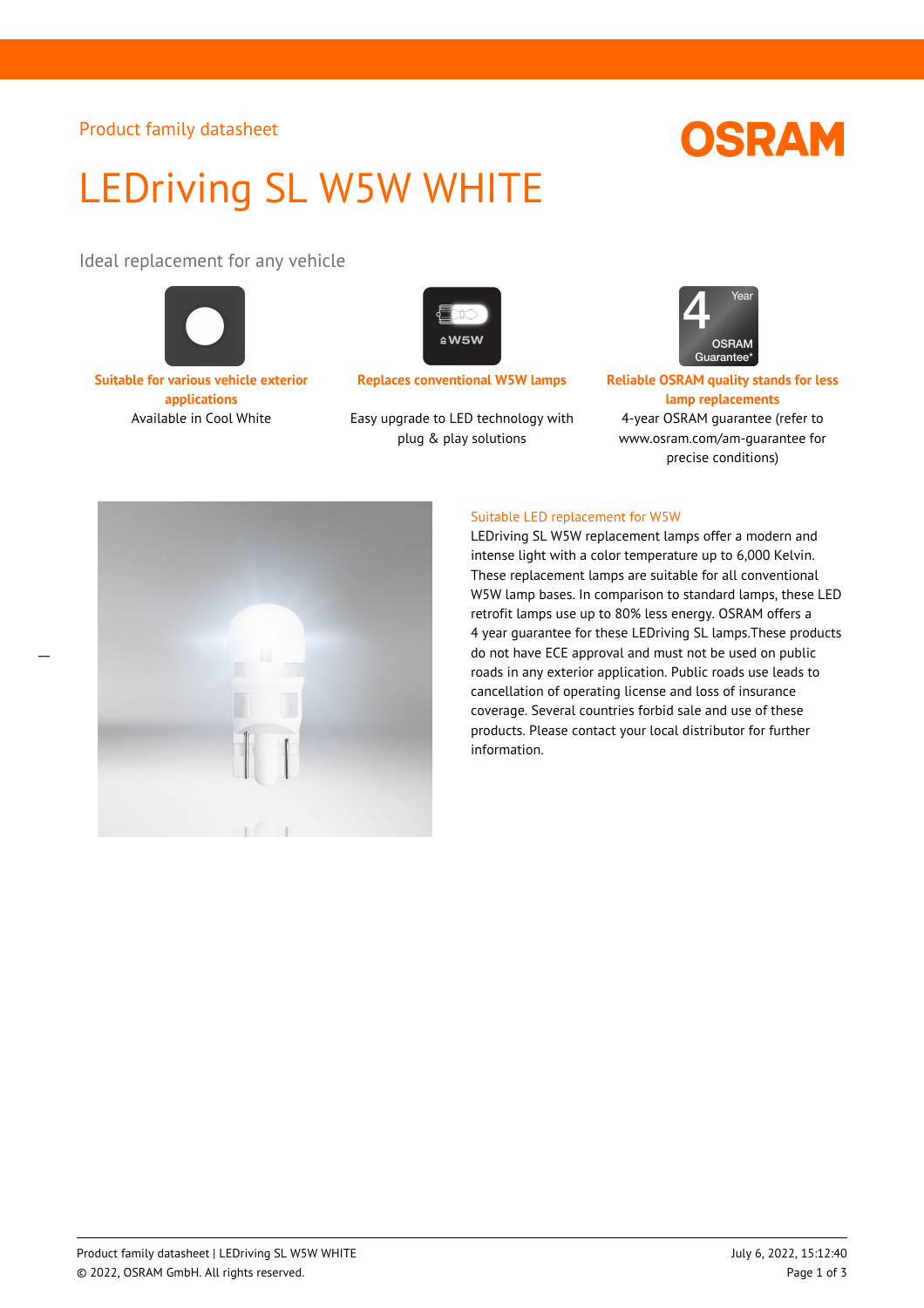### Product family datasheet

Technical data

|                               | <b>Product information</b>                                                                                |                                                                                               |                                             |                                                      |                                      | <b>Electrical data</b> |                                  |                           |  |
|-------------------------------|-----------------------------------------------------------------------------------------------------------|-----------------------------------------------------------------------------------------------|---------------------------------------------|------------------------------------------------------|--------------------------------------|------------------------|----------------------------------|---------------------------|--|
| <b>Product description</b>    | Order<br>reference                                                                                        | <b>Application (Category</b><br>and Product specific)                                         |                                             | <b>Product</b><br>type (off-<br>road vs.<br>on-road) |                                      | Power<br>input         | <b>Nominal</b><br>voltage        | <b>Nominal</b><br>wattage |  |
| LEDriving SL ≙ W5W            | 2825DWP                                                                                                   | Mainly used for<br>Off-road $\triangleq$<br>signal/indicator/<br>W5W<br>interior applications |                                             |                                                      |                                      | 1.12 W                 | 12.0 V                           | 0.80W                     |  |
|                               |                                                                                                           | <b>Photometrical data</b>                                                                     |                                             |                                                      | <b>Dimensions</b><br>& weight        |                        | Lifespan                         | <b>Capabilities</b>       |  |
| <b>Product description</b>    | <b>Test</b><br>voltage                                                                                    | Luminous<br>flux                                                                              | <b>Luminous</b><br>flux<br>tolerance        | <b>Diameter</b>                                      |                                      | Lifespan<br><b>B3</b>  | Lifespan<br>Tc                   | <b>Technology</b>         |  |
| LEDriving SL ≙ W5W            | 13.5 V                                                                                                    | 70 lm                                                                                         | ±25%                                        | $10.0$ mm                                            |                                      | 1500h                  | 4000 h                           | LED <sup>1</sup>          |  |
|                               | <b>Environmental information</b><br>Information according Art. 33 of EU Regulation (EC) 1907/2006 (REACh) |                                                                                               |                                             |                                                      |                                      |                        |                                  |                           |  |
| <b>Product description</b>    | <b>Date of Declaration</b>                                                                                |                                                                                               | <b>Primary Article</b><br><b>Identifier</b> |                                                      | <b>Candidate List</b><br>Substance 1 |                        | <b>CAS No. of substance</b><br>1 |                           |  |
| LEDriving $SL \triangleq W5W$ | 23-02-2022                                                                                                |                                                                                               | 4052899620810                               |                                                      | Lead                                 |                        | 7439-92-1                        |                           |  |

| <b>Product description</b>    | <b>Safe Use Instruction</b>                                                                                       | Declaration No. in<br><b>SCIP database</b> |
|-------------------------------|-------------------------------------------------------------------------------------------------------------------|--------------------------------------------|
| LEDriving $SL \triangleq W5W$ | The identification of<br>the Candidate List<br>substance is<br>sufficient to allow<br>safe use of the<br>article. | d493a7ba-1e50-4adf-<br>97d4-fe52b1e7a9c4   |

1) Light-emitting diode lamp

 $\overline{a}$